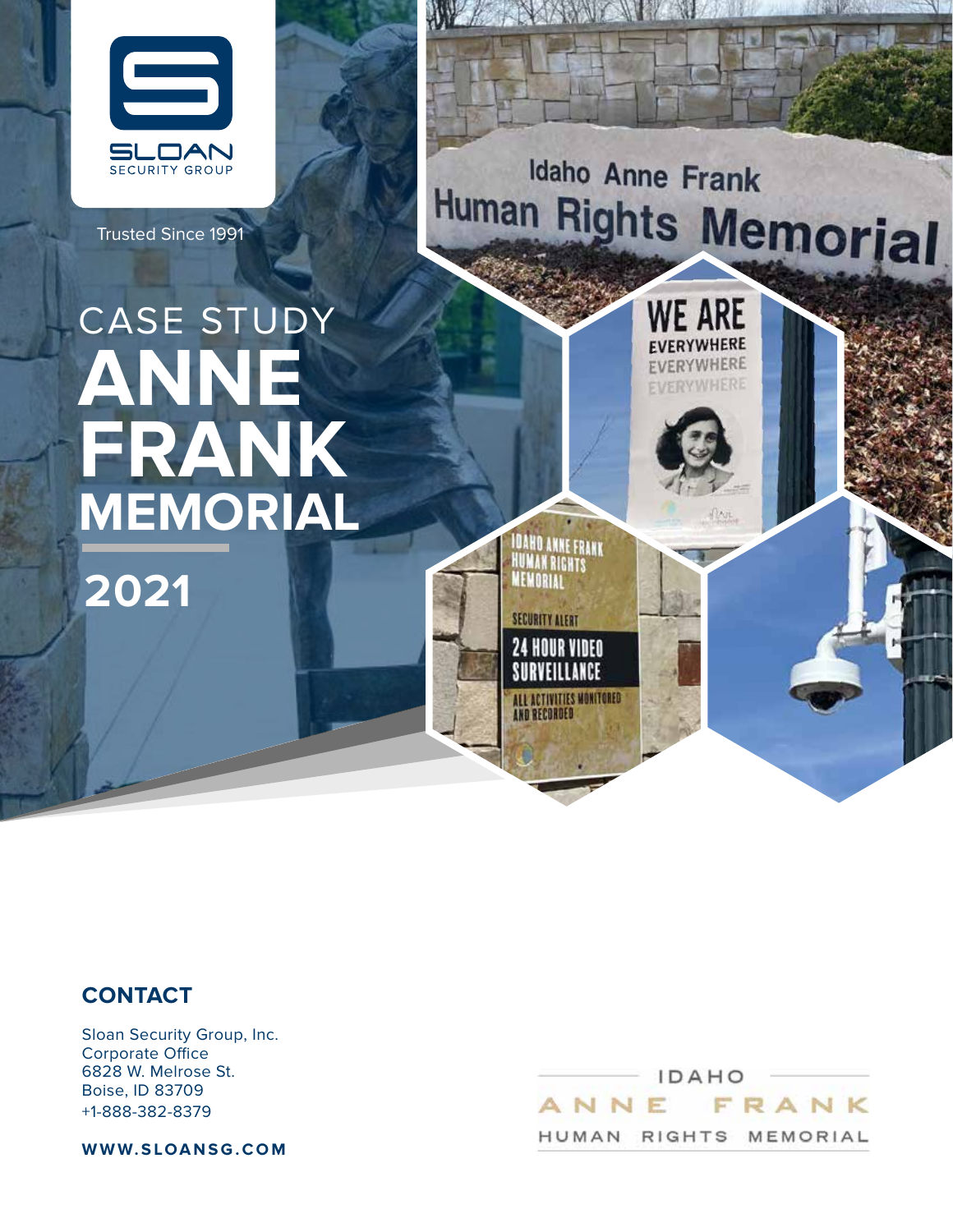# **Case Study: Anne Frank Memorial**

Sloan Security Group Designs and Deploys a Surveillance Solution at the Anne Frank Memorial Following Vandalism.



### **Overview**

**Boise, Idaho** - The Anne Frank Memorial, a unique memorial park in the heart of downtown Boise, was the victim of vandalism when swastika symbols were placed throughout the memorial in early December 2020. Back In 2017, anti-Semitic graffiti over four consecutive nights led to nearly \$20,000 worth of damage.

Following this most recent attack, Dan Prinzing, Executive Director of the Wassmuth Center for Human Rights said, "We have always felt like the heart of the community, and this was a stab in the

heart. While we cannot physically stand together, we can each stand up in our homes, our neighborhoods, places of worship, where we work, our schools, to stand up against injustice. It starts there."

Sloan Security Group was brought in to evaluate the complex layout of the open-air memorial site with highly trafficked multiple access points. Sloan's team designed a surveillance solution to help deter and document any future vandalism and crime.

# **Challenges**

**Communication –** There was no way to access a network at the park in order to send the surveillance footage to the nearby visitor's center.

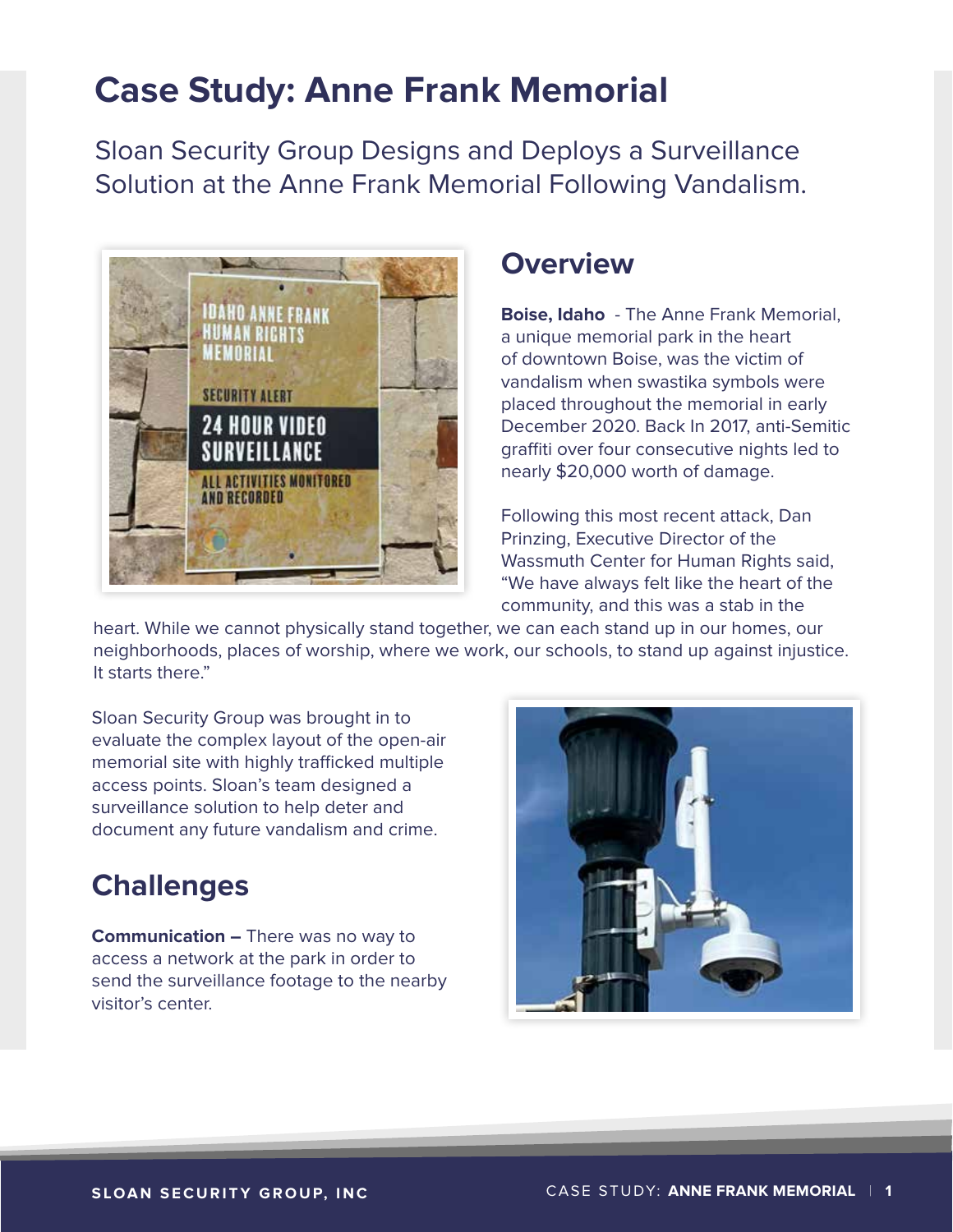**Constant Power –** The design plan was to mount cameras on 3 light poles in a triangulated pattern around the perimeter of the site. Constant power was essential at each location, however, the memorial's lights operated on a photocell.

**Budget –** The Wassmuth Center for Human Rights is a not-for-profit organization with a limited budget for security. Sloan's design had to be planned out carefully and be highly efficient to accomplish its goal, while still being cost-effective.



**Budget –** Sloan donated much of the labor costs, enabling the customer to invest more in hardware and software.

**Recording Storage –** Because the communication is done over the air, Sloan chose to install SD cards locally in each camera to serve as a backup in the event of communication fails between the antenna and visitor's center.

## **Solution**

**Communication** – Sloan utilized point-topoint antennas on each lighting pole. The communication through the antennas sends data to a base station at the nearby visitor's center for the memorial. Sloan designed and fabricated a sleek device housing that fit seamlessly over top of each camera's factory mounting arm. This gives a clean, aesthetic look that matched the architectural design of the site.

**Constant Power –** Sloan partnered with Guho Construction and Quality Electric (Boise, ID) to re-wire the light poles to have constant power at the base and integrated POE injectors (power over ethernet).